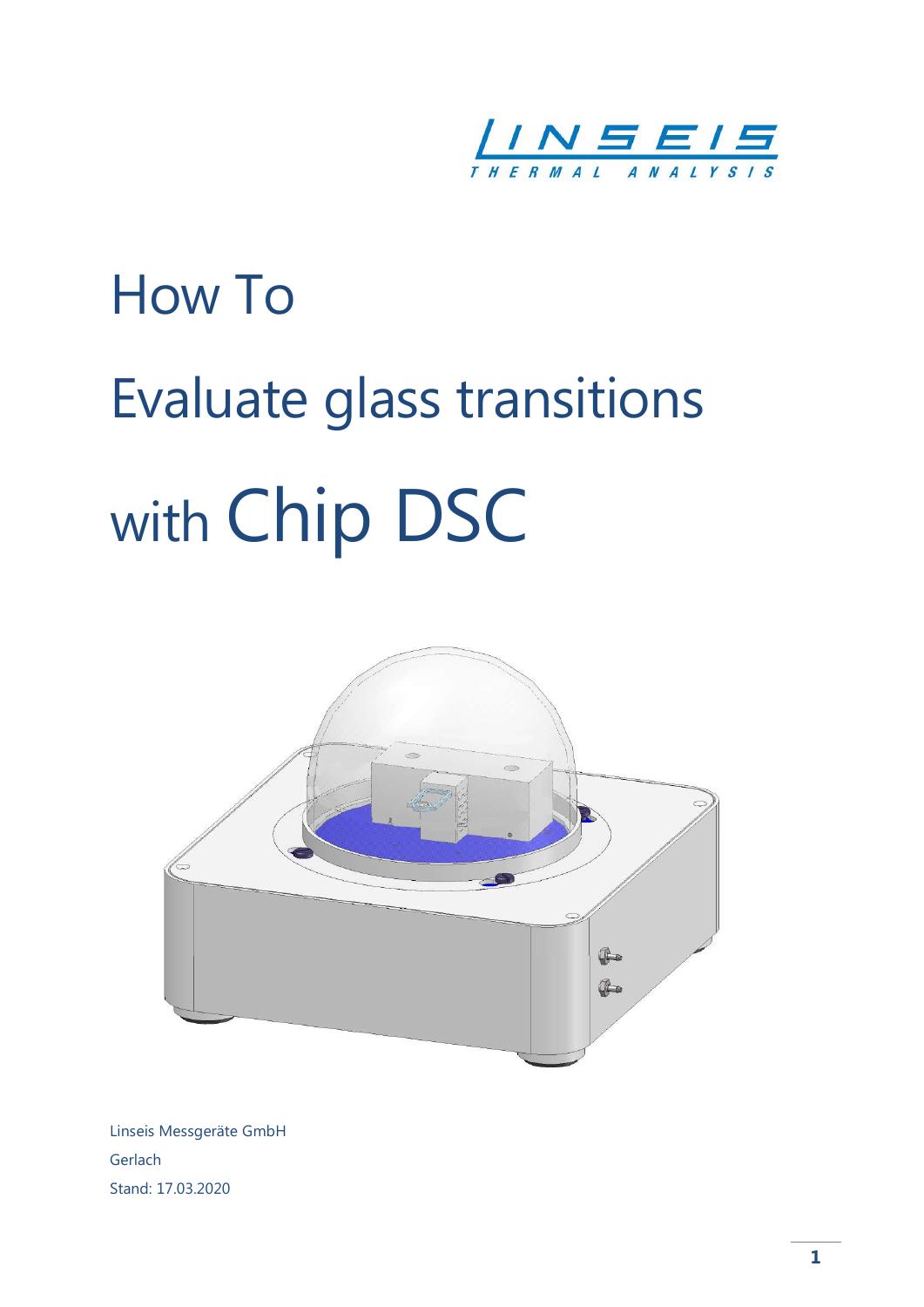

# **Index**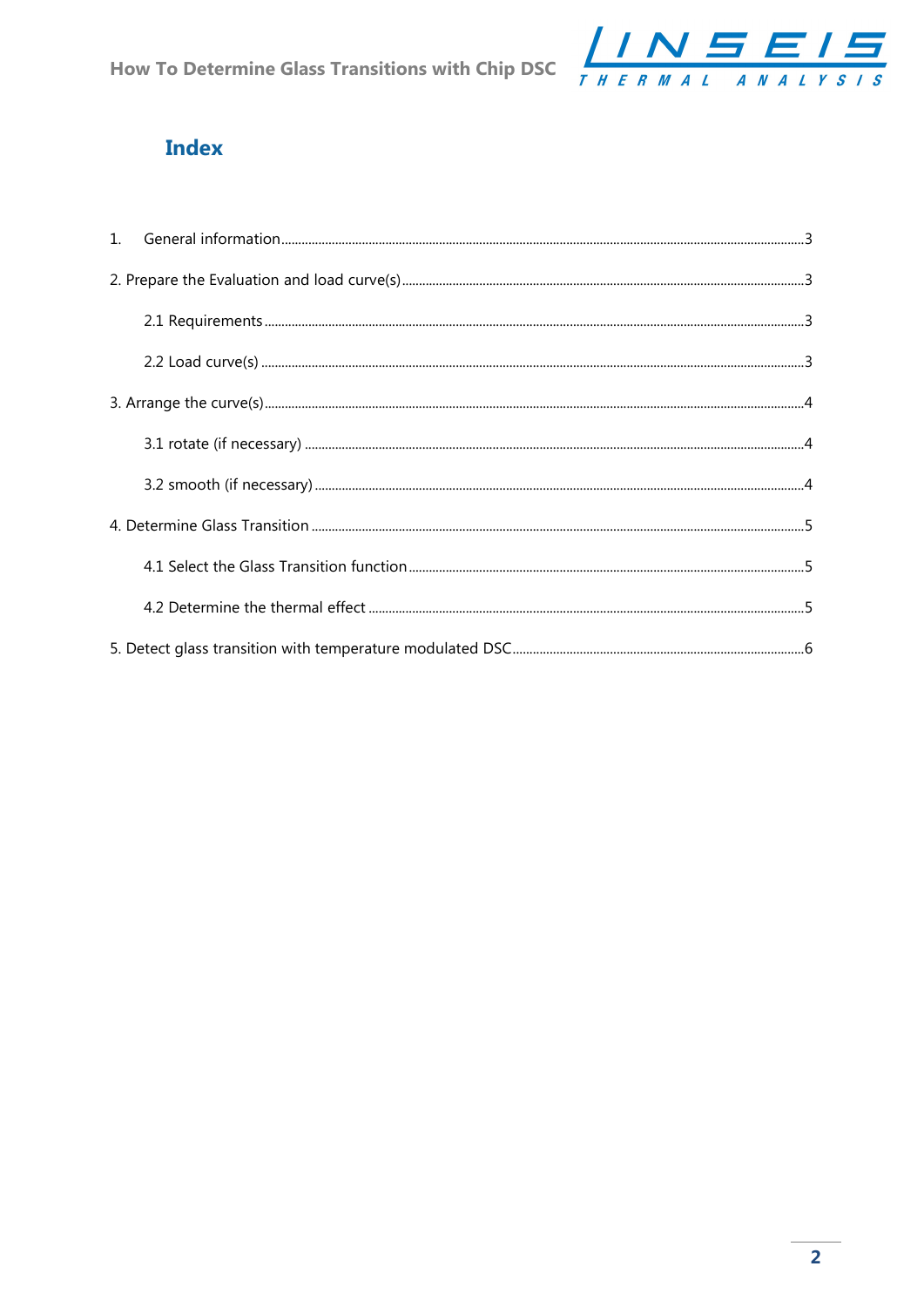

## 1. General information

This manual is a short description for handling measurements with the Chip DSC. The presented features are the most common, that are usually used. However, the evaluation software has much more features that cannot all be displayed here. For more Information, read the other available instructions about software or specific manuals for the Chip DSC.

# 2. Prepare the Evaluation and load curve(s)

#### 2.1 Requirements

- o At first you need a finished measurement
- $\circ$  If the measurement is not finished and you want to evaluate the curve in the measurement software, click on "Evaluate"

| <sub>1</sub> . Setup | <b>Current values</b> | chequier | 4. Stop Measurement | <b>J.</b> Evaluate<br>. . |  |
|----------------------|-----------------------|----------|---------------------|---------------------------|--|
|----------------------|-----------------------|----------|---------------------|---------------------------|--|

o If the measurement already finished start the evaluation software and Log in



| Linseis Platinum Software                           |           |         |              |
|-----------------------------------------------------|-----------|---------|--------------|
| <i><b>Linseis TA Software</b></i>                   |           |         |              |
| <b>Evaluation</b>                                   |           |         |              |
| Database: localhost:C:/Linseis/database ChipDSC.fdb |           |         |              |
|                                                     | Username: | Admin   | $\checkmark$ |
|                                                     |           |         |              |
| Password:                                           |           |         |              |
| Language:                                           |           | English |              |

 $\circ$  Create a new project (Ctrl + N)

## 2.2 Load curve(s)

o Click on load curve

BOHM\* • • KNEPPERISBELLEREFROPLIFFEREREFREETERELLE

- o Select the curve you want to evaluate (with ctrl you can select more curves at once)
- $\circ$  Select the channels (data) you want to display as the x-axis and Y-axis on a data plot. (you can

select more than one if necessary)



o To get access to the features, at first you need to select the curve! (left click on curve)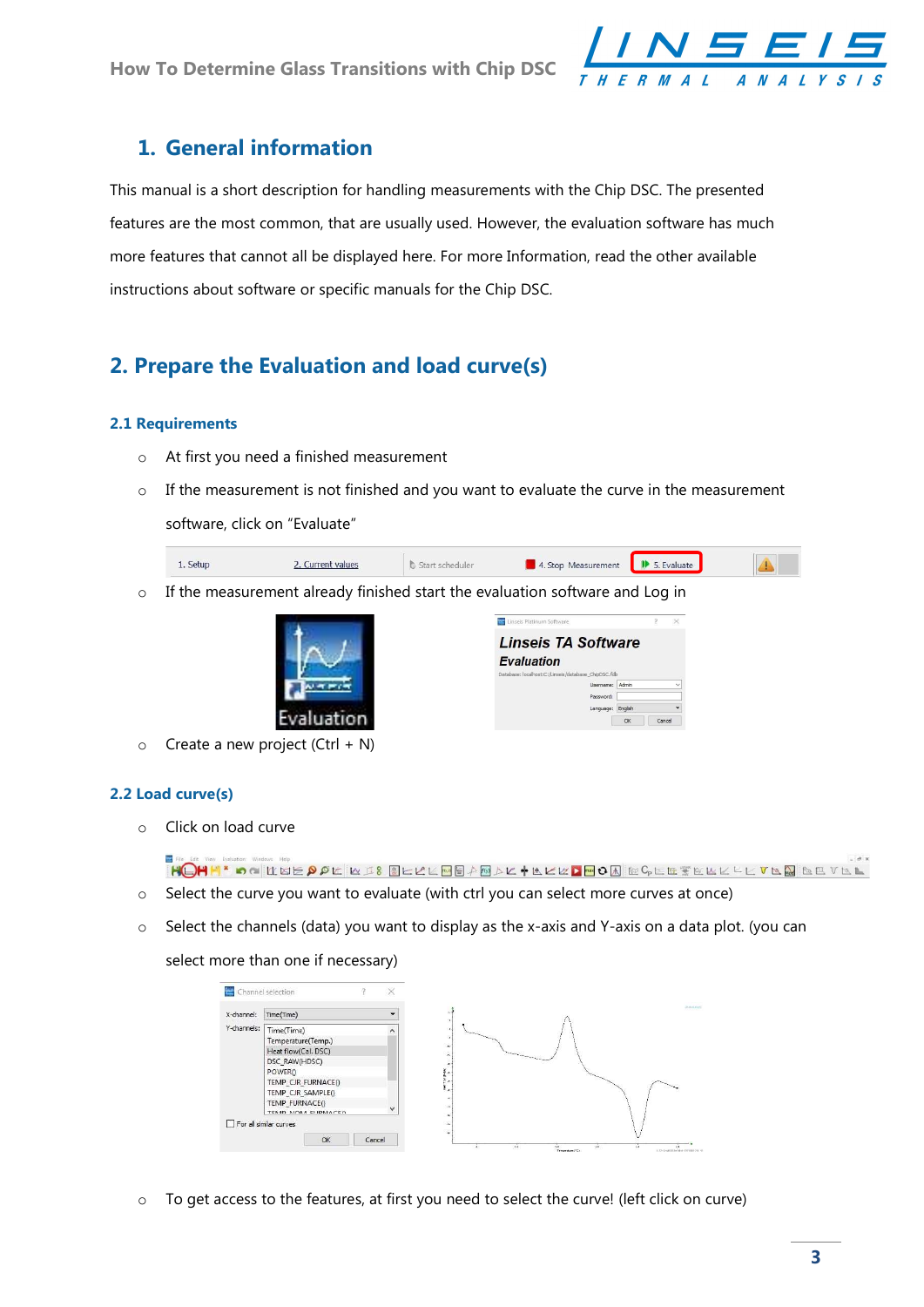How To Determine Glass Transitions with Chip DSC



# 3. Arrange the curve(s)

#### 3.1 rotate (if necessary)

o Click on the Rotate tool

團 **HLHM\* o ILDE O OL WIS BELLLEOD**D O LARELLE DO BC EL TELLEURAL

- o Select the first point (axis to rotate the whole curve around)
- o Select the second point (click on it and move it to the position you want)



o Press Enter

#### 3.2 smooth (if necessary)

o Click on smooth tool

÷. **HLHM\* oo KNEPPE RIS BERKED BARACH REKED OO BEGETERELLE VAN BEVAL** 

o Select type and range for smoothing

| Savitzky-Golay             |                       |                         |                  |
|----------------------------|-----------------------|-------------------------|------------------|
|                            | ◯ Gaussian smoothing  |                         |                  |
| $\bigcirc$ Running average |                       |                         |                  |
| Savitzky Golay             |                       |                         |                  |
| <b>○</b> Whole curve       |                       |                         |                  |
| Range:                     |                       | 7,13 $\div$ 7,57 $\div$ | $^{\circ}$ C     |
|                            | O Normal O Peak       |                         | O manual         |
|                            | Degree of Polynomial: | $\vert$ 1               |                  |
|                            |                       |                         |                  |
| Number of Points:          |                       | 50 <sup>2</sup>         | $\ddot{\ddot{}}$ |
| Axis                       |                       |                         |                  |
| $()$ Y-axis                |                       |                         |                  |
| $\bigcirc$ X-axis          |                       |                         |                  |
|                            |                       |                         |                  |
|                            |                       |                         |                  |
| OK                         |                       | Cancel                  | Apply            |
|                            |                       |                         |                  |

o Press Apply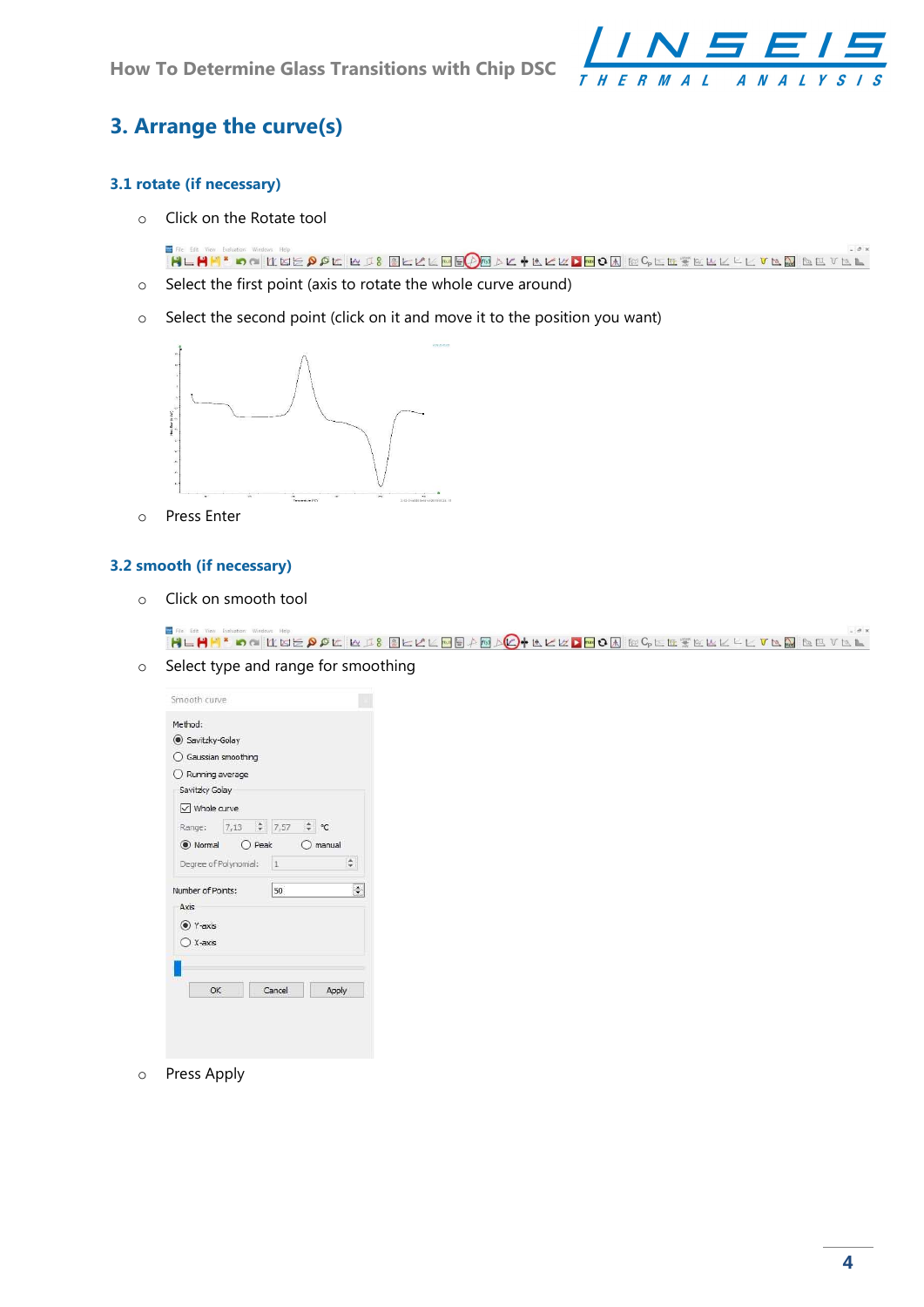How To Determine Glass Transitions with Chip DSC



## 4. Determine Glass Transition

## 4.1 Select the Glass Transition function

oClick on evaluation Tab and choose Glass Transition in the calorimetry category

|                       | Evaluation<br>Windows<br>Help          |                 |                                                |
|-----------------------|----------------------------------------|-----------------|------------------------------------------------|
|                       | LAVerage                               |                 |                                                |
| $\mathbb{I}$          | Remove bump                            |                 |                                                |
| 8.                    | Cut                                    |                 |                                                |
| $\sigma$ <sub>E</sub> | Derivative                             |                 |                                                |
| $\equiv$              | Extrapolation                          |                 |                                                |
| P                     | <b>Kickoff Point</b>                   |                 |                                                |
|                       | Mean curve                             |                 |                                                |
| Fty.o                 | Arithmetic operations on two curves    |                 |                                                |
| 똨                     | Report                                 |                 |                                                |
| $\triangleright$      | Rotate                                 |                 |                                                |
| н                     | Save as measurement curve              |                 |                                                |
|                       | f(y) Arithmetics on a single curve     |                 |                                                |
| $\triangleright$      | Slope correction                       |                 |                                                |
|                       | └ Smooth                               |                 |                                                |
| ÷                     | Split curve                            |                 |                                                |
| 医                     | Separates heating and cooling segments |                 |                                                |
| K                     | Tangents                               |                 |                                                |
| H                     | Timeshift                              |                 |                                                |
| $\blacktriangleright$ | Video                                  |                 |                                                |
| max                   | Maximum of a curve                     |                 |                                                |
|                       | <b>Q</b> Reload                        |                 |                                                |
|                       | <b>木</b> Split profile                 |                 |                                                |
|                       | Create info label<br>ı                 |                 |                                                |
|                       | Dilatometer                            |                 |                                                |
|                       | Heating microscope                     |                 |                                                |
|                       | Calorimetry<br>٠                       |                 | <b>BEE</b> DTA/DSC Zero correction             |
|                       | <b>TG</b><br>١                         |                 | C <sub>p</sub> Calculate Cp curve              |
|                       | Seebeck                                |                 | Create DTA Cp calibration parameters           |
|                       | ZMeter<br>٠                            |                 | [F] Create DTA enthalpy calibration parameters |
|                       |                                        |                 | DTA/DSC calibration                            |
|                       |                                        | 19 <sub>1</sub> | Modulated DSC calibration                      |
|                       |                                        |                 | Like Subtract baseline                         |
|                       |                                        |                 | Glass transition (DTA/DSC/HDSC)                |
|                       |                                        |                 | Literature curve (calonmetry)                  |
|                       |                                        |                 | Let Creates a calibration for modulated DSC    |
|                       |                                        | $\mathbf v$     | DTA/DSC/HDSC Peak evaluation                   |
|                       |                                        | $\mathbb{R}$    | Relative heat flow                             |
|                       |                                        | $\mathbb{Q}_d$  | Modulated DSC                                  |

## 4.2 Determine the thermal effect

oSelect the method you want to use

| Labels                             | Method                    |                       |
|------------------------------------|---------------------------|-----------------------|
| Initial point                      | Tangent<br>$O$ Step       |                       |
| Onset point<br>F                   | Glasspoint                |                       |
| Offset point<br><b>DESCRIPTION</b> | O Point of inflection     |                       |
| Final point                        | $\bigcirc$ Half step      |                       |
| $\boxdot$ Glass point              | $\triangledown$ One label | Glass point: 79.91 °C |
| $\Box$ Delta Cp                    |                           |                       |
|                                    |                           |                       |

- oChoose the labels you want to display
- oMove the four points on the curve if necessary
- oPress Ok or Apply